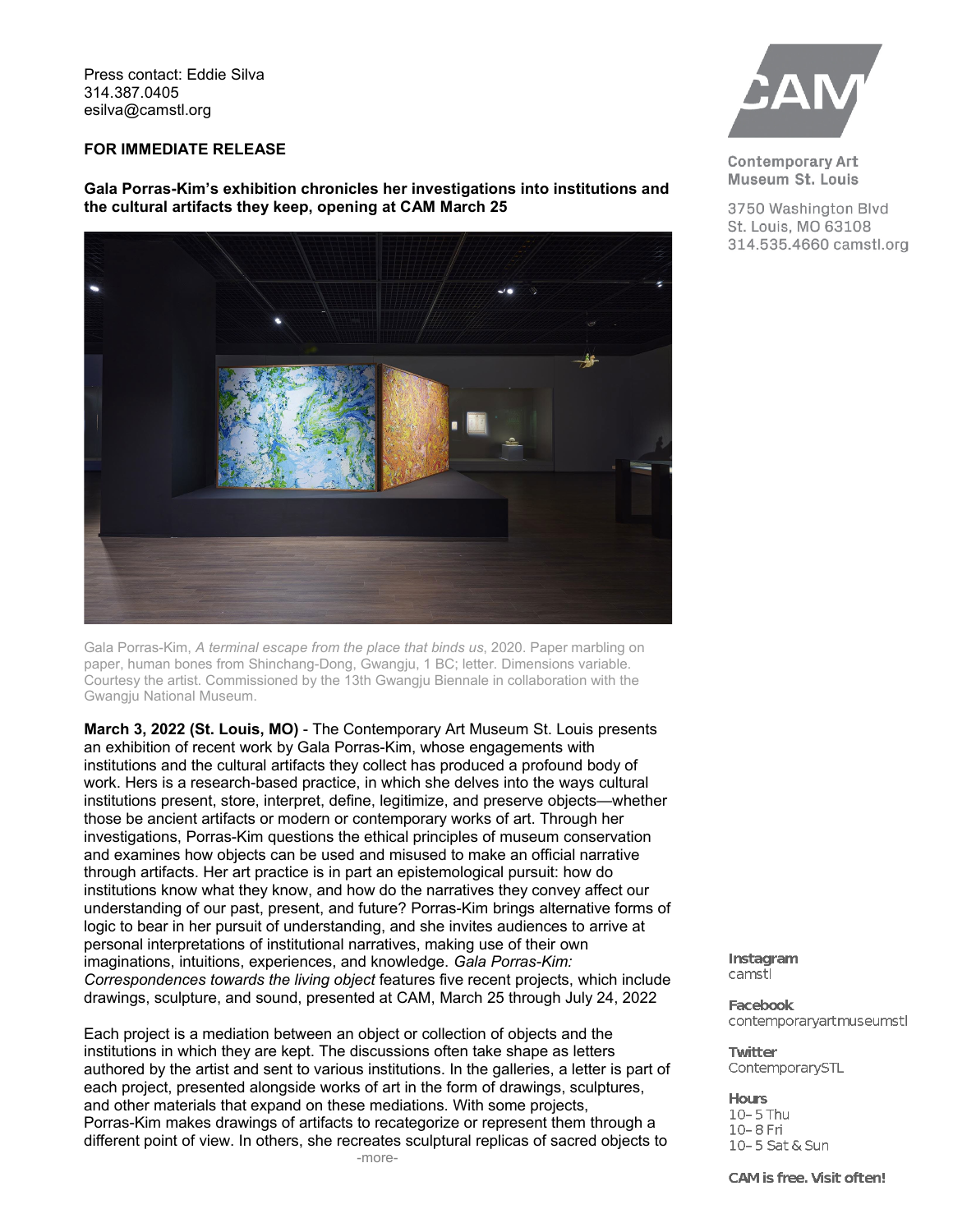stand in for the originals that have been removed. Some projects include mediations between the artist and the spirits of the dead, resulting in works that offer the deceased agency.

The exhibition's projects prioritize a person's or a people's wishes for their objects to live in perpetuity, rendering the goals of the institutions as secondary. This reorientation exposes many of the tensions within museum administrative processes, conservation practices, and legal policies. The exhibition poses the question: can the multiple functions of these objects—from both the past and present—be made to somehow coexist?

The exhibition is supported in part by the National Endowment for the Arts and sponsored by Ann R. Ruwitch and John Fox Arnold, and the Henry Moore Foundation. The Artist Talk is sponsored by the Robert Lehman Foundation.



*Gala Porras-Kim: Correspondences towards the living object* is organized for the Contemporary Art Museum St. Louis by Wassan Al-Khudhairi, Chief Curator, with Misa Jeffereis, Assistant Curator.

**Gala Porras-Kim** (b. 1984, Bogotá, Colombia; lives and works in Los Angeles) received an MFA from the California Institute of the Arts and an MA in Latin American Studies from the University of California, Los Angeles. Her solo exhibitions include the Museum of Contemporary Art, Los Angeles (2019); Headlands Center for the Arts, Sausalito, CA (2018); and LABOR, Mexico City (2017). Selected group exhibitions include 34th Bienal de São Paulo, Brazil (2021); Gwangju Biennale, South Korea (2020-21); Ural Industrial Biennial, Ekaterinburg, Russia (2019); Whitney Museum of American Art, New York (2019, 2017); Palazzo Ca'tron, Venice, Italy (2019); PinchukArtCentre, Kiev, Ukraine (2019); and Tina Kim Gallery, New York (2019 and 2018). Porras-Kim is the recipient of the Art Matters Grant (2019), Radcliffe Fellowship for Advanced Study at Harvard University (2019), Artadia Award (2017), Rema Hort Mann Foundation grant (2017), and the Joan Mitchell Foundation Award (2016), among others. Porras-Kim's work is in the collections of Brooklyn Museum, New York; FRAC Pays de la Loire, Carquefou, France; Hammer Museum, Los Angeles; Los Angeles County Museum of Art; Museum of Contemporary Art, Los Angeles; Perez Art Museum, Miami; Seoul Museum of Art, South Korea; and Whitney Museum of American Art.

## **Related Events**

## **Friday, March 25**

Patron Preview 10:00–11:30 am Member Preview 5:00–6:00 pm Public Opening 6:00–9:00 pm For press access on Opening Day RSVP to Eddie Silva at 314.387.0405 or [esilva@camstl.org](mailto:esilva@camstl.org)

**Saturday, March 26, 1:00 pm** Artist Talk

**Saturday, June 25, noon–4:00 pm**  RE: Artist as Medium (Workshop)

**Thursday, July 21, 6:00 pm** RE: Artist as Medium (Roundtable)

## **About the Contemporary Art Museum St. Louis**

The Contemporary Art Museum St. Louis creates meaningful engagement with the most relevant and innovative art being made today. Founded by civic and cultural leaders in 1980, the Museum transformed from a small gallery into an internationally



Contemporary Art Museum St. Louis